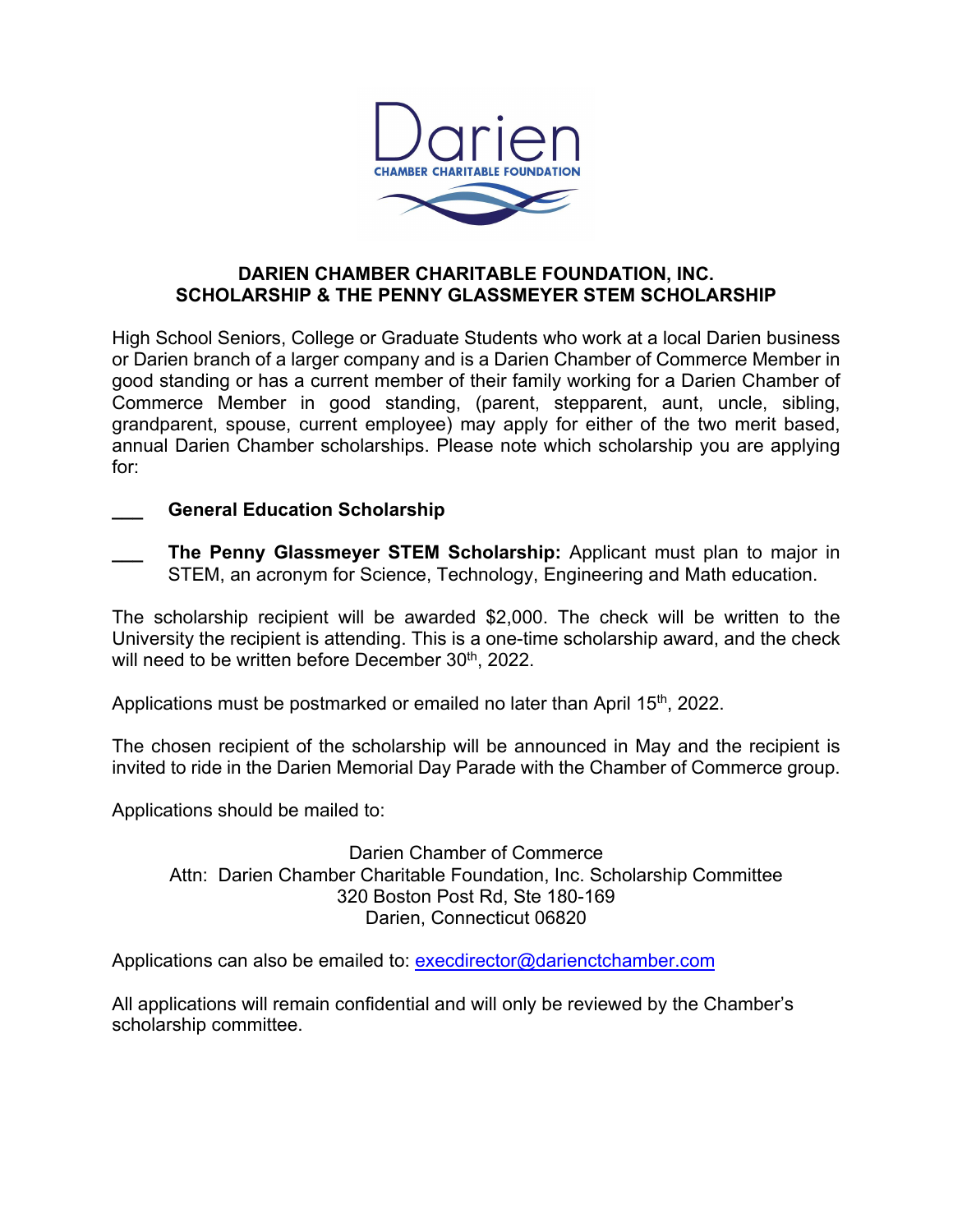

### **Darien Chamber Charitable Foundation, Inc. Scholarship Application Form**

Please mail or email the completed application to:

**The Darien Chamber of Commerce Attn: Darien Chamber Charitable Foundation, Inc., Scholarship Committee 320 Boston Post Rd, Ste 180-169, Darien, CT 06820 execdirector@darienctchamber.com (203) 655-3600**

| <b>PERSONAL DATA</b>   |                                                                                            |  |  |                                                                                  |  |  |  |
|------------------------|--------------------------------------------------------------------------------------------|--|--|----------------------------------------------------------------------------------|--|--|--|
|                        | 1. Name                                                                                    |  |  |                                                                                  |  |  |  |
|                        |                                                                                            |  |  |                                                                                  |  |  |  |
|                        |                                                                                            |  |  | State ___________ Zip _____________Telephone ___________________________________ |  |  |  |
|                        |                                                                                            |  |  |                                                                                  |  |  |  |
|                        |                                                                                            |  |  |                                                                                  |  |  |  |
|                        |                                                                                            |  |  |                                                                                  |  |  |  |
|                        |                                                                                            |  |  |                                                                                  |  |  |  |
| <b>ACADEMIC STATUS</b> |                                                                                            |  |  |                                                                                  |  |  |  |
|                        | 1. Year in college scholarship would apply to: Expected Date of Graduation _________       |  |  |                                                                                  |  |  |  |
|                        | 2. If in a graduate program, indicate the number of graduate credit hours earned thus far: |  |  |                                                                                  |  |  |  |
|                        |                                                                                            |  |  |                                                                                  |  |  |  |
|                        |                                                                                            |  |  |                                                                                  |  |  |  |
|                        | 4. Current GPA: ___________                                                                |  |  |                                                                                  |  |  |  |
| <b>ELIGIBILITY</b>     |                                                                                            |  |  |                                                                                  |  |  |  |
|                        | 1. How are you related to the Chamber member? __________________________________           |  |  |                                                                                  |  |  |  |
|                        | 2. Name of relative employed or retired relative of Chamber member:                        |  |  |                                                                                  |  |  |  |
|                        |                                                                                            |  |  |                                                                                  |  |  |  |
|                        |                                                                                            |  |  |                                                                                  |  |  |  |
|                        |                                                                                            |  |  |                                                                                  |  |  |  |
|                        |                                                                                            |  |  |                                                                                  |  |  |  |
|                        |                                                                                            |  |  |                                                                                  |  |  |  |

\_\_\_\_\_\_\_\_\_\_\_\_\_\_\_\_\_\_\_\_\_\_\_\_\_\_\_\_\_\_\_\_\_\_\_\_\_\_\_\_\_\_\_\_\_\_\_\_\_\_\_\_\_\_\_\_\_\_\_\_\_\_\_\_\_\_\_\_\_\_\_\_\_\_\_\_\_\_\_\_\_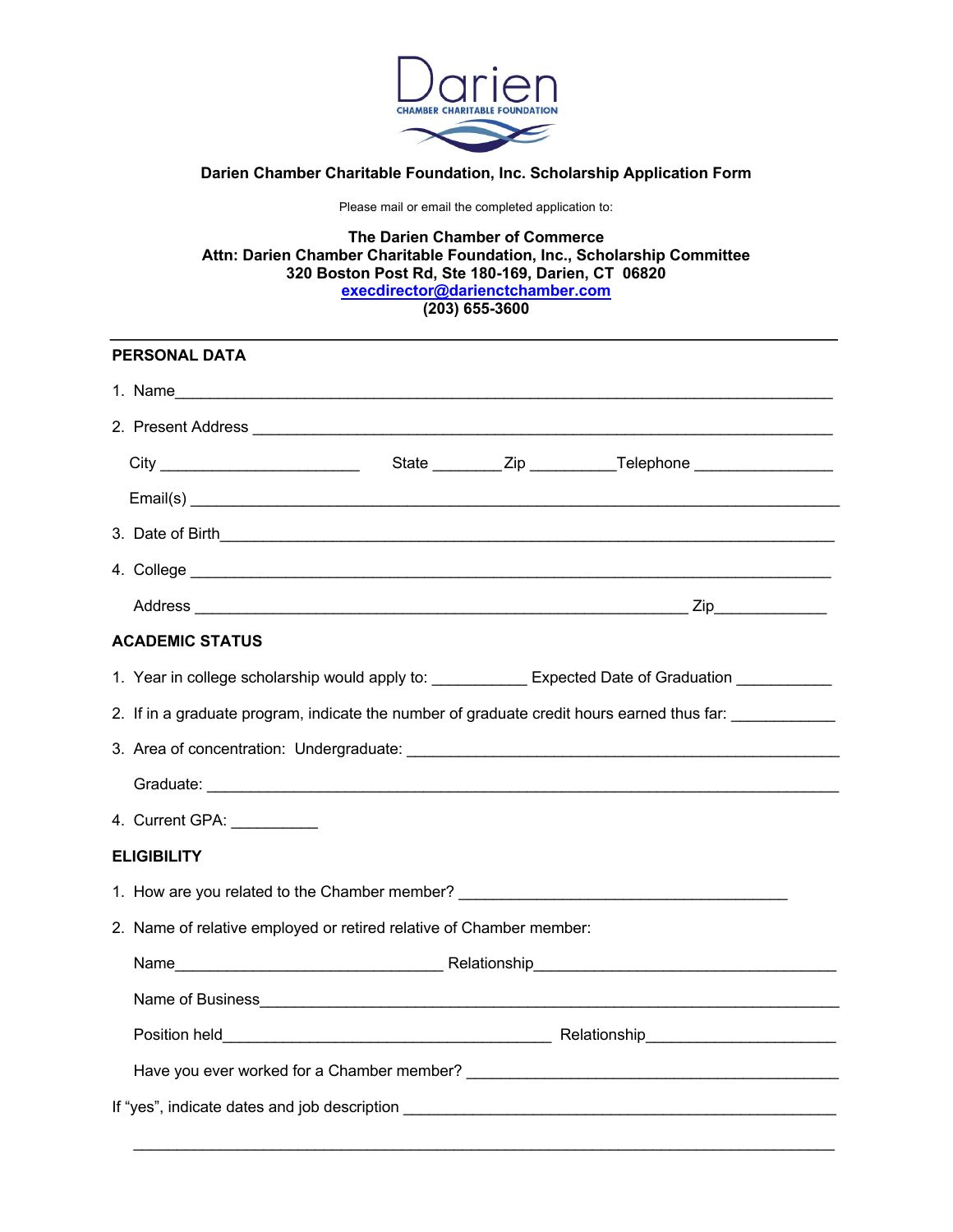# **BACKGROUND INFORMATION**

| <b>COLLEGE INTERESTS</b>                                   |                                                                                                        |  |  |  |  |
|------------------------------------------------------------|--------------------------------------------------------------------------------------------------------|--|--|--|--|
|                                                            |                                                                                                        |  |  |  |  |
|                                                            |                                                                                                        |  |  |  |  |
|                                                            |                                                                                                        |  |  |  |  |
|                                                            |                                                                                                        |  |  |  |  |
|                                                            |                                                                                                        |  |  |  |  |
|                                                            |                                                                                                        |  |  |  |  |
|                                                            |                                                                                                        |  |  |  |  |
| Will you be attending as a full-time or part-time student? |                                                                                                        |  |  |  |  |
| document if needed):                                       | Explain how this scholarship will help you achieve your goals (in 200 words or less, attach a separate |  |  |  |  |
|                                                            |                                                                                                        |  |  |  |  |
|                                                            |                                                                                                        |  |  |  |  |
|                                                            |                                                                                                        |  |  |  |  |
|                                                            |                                                                                                        |  |  |  |  |
|                                                            |                                                                                                        |  |  |  |  |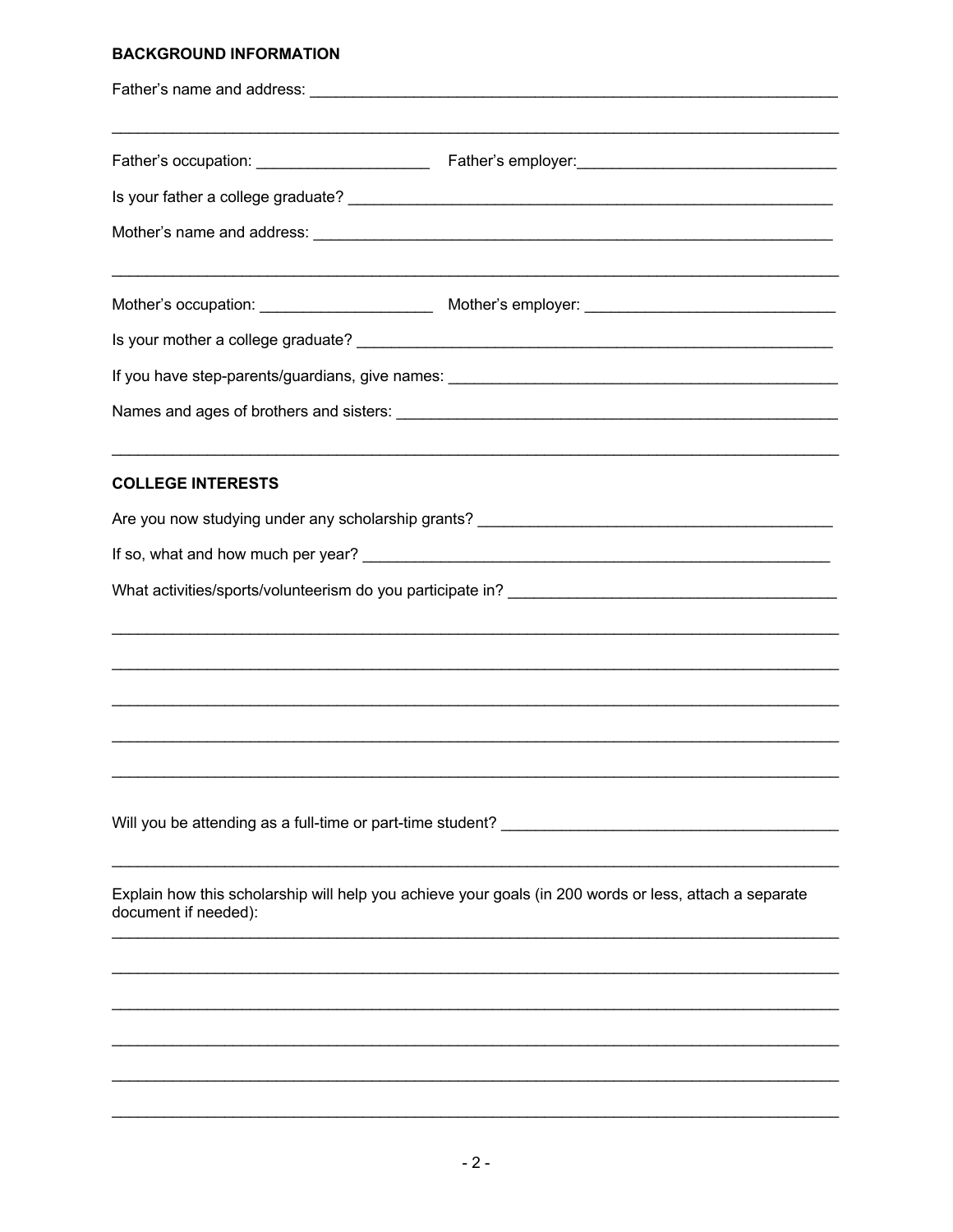#### **QUALIFICATIONS**

1. Give instances of your leadership or achievements (in 200 words or less, attach a separate document if needed):

|  | 2. List memberships you hold in any societies, hobbies or any special interests: |
|--|----------------------------------------------------------------------------------|